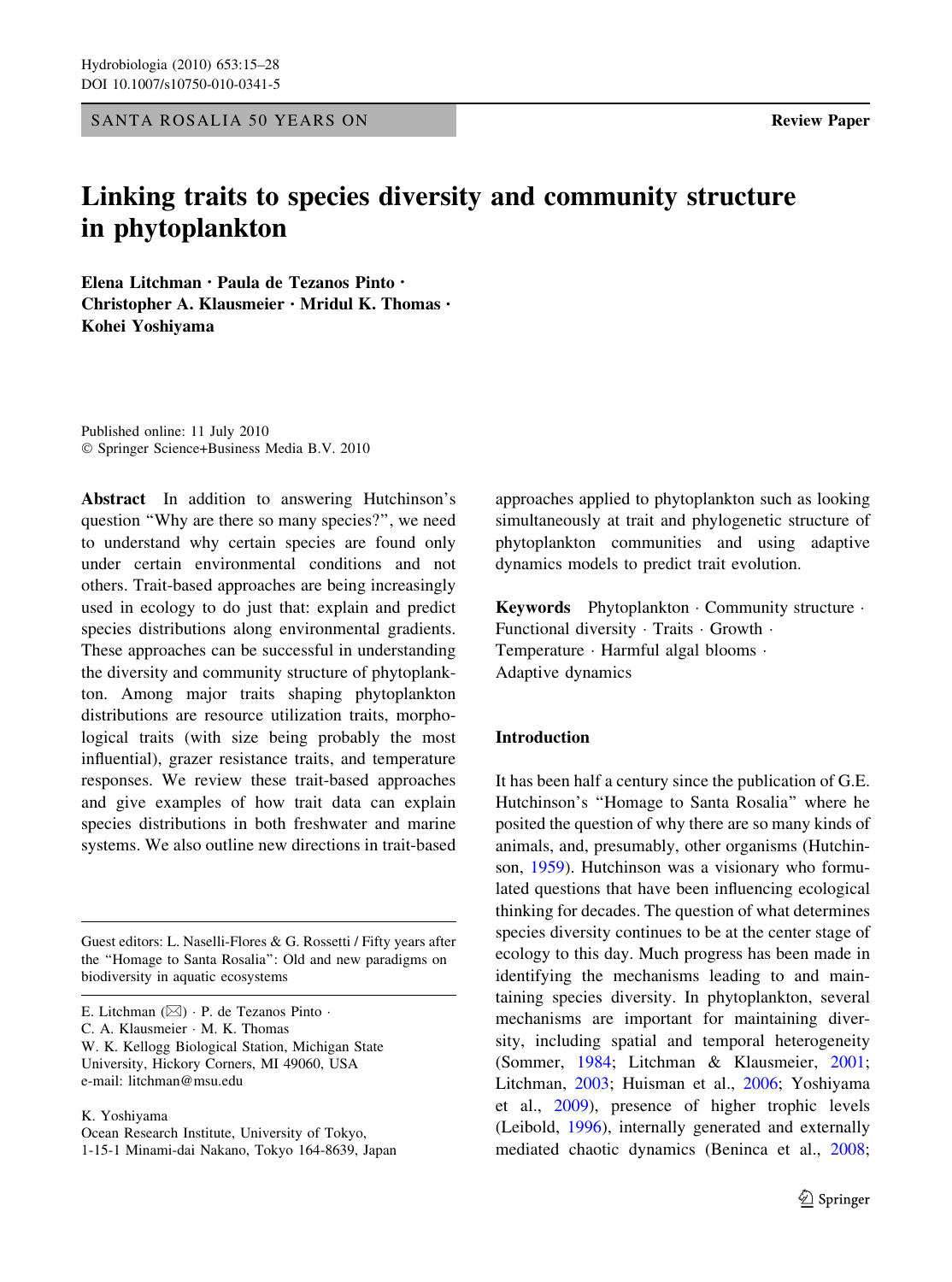Dakos et al., [2009\)](#page-10-0), and novel resource dimensions, such as different parts of the light spectrum (Stomp et al., [2004\)](#page-12-0) and different sizes of resource molecules (Yoshiyama & Klausmeier, [2008\)](#page-12-0), all contributing to multiple species coexisting successfully. Coexistence of multiple species inevitably requires trade-offs in species traits that determine their responses to the environment (Tilman, [1982](#page-12-0)). Therefore, identifying relevant traits and trade-offs in phytoplankton helps explain the mechanisms of species coexistence and diversity.

In addition to answering what determines species diversity, there is a need to understand and ultimately predict what species occur under given environmental conditions. A mechanistic understanding of how communities are organized and what determines the make-up of a community is becoming increasingly important under rapidly changing environmental conditions associated with anthropogenic global change. What will phytoplankton communities look like in the near or more distant future? Are there particular species, taxonomic or functional groups that might increase disproportionately due to global warming and other human-mediated changes? If so, what are the traits that enable their proliferation?

A systematic consideration of phytoplankton traits has the potential to go beyond explaining species diversity by providing a mechanistic understanding of how phytoplankton communities might reorganize in the future. Looking at what traits or trait values may be selected under given environmental conditions and knowing which functional groups are associated with particular traits will allow us to predict community composition and diversity under various environmental scenarios. Trait-based approaches are being increasingly used in ecology, especially in terrestrial plant ecology (Lavorel & Garnier, [2002](#page-10-0); McGill et al., [2006](#page-11-0); Westoby & Wright, [2006](#page-12-0)). They consider simultaneously multiple morphological and functional traits in a wide range of species to explain community distributions along various environmental gradients and predict ecosystem functioning (Diaz et al., [2004\)](#page-10-0). Similar approaches have been pioneered in phytoplankton ecology by Margalef, Reynolds, and Sommer (Margalef, [1978;](#page-11-0) Reynolds, [1984](#page-11-0); Sommer, [1984](#page-12-0); Reynolds, [1988](#page-12-0); Sommer, [1988;](#page-12-0) Reynolds et al., [2002](#page-12-0)) and are now being further developed by many researchers (Rojo, [1998](#page-12-0); Weithoff, [2003;](#page-12-0) Litchman et al., [2007](#page-11-0); Litchman & Klausmeier, [2008](#page-11-0); Kruk et al., [2010](#page-10-0)).

Among major phytoplankton traits that define fundamental ecological niches are resource acquisition and utilization traits, grazer and parasite resistance traits and various morpho-physiological traits that affect species persistence (e.g., temperature reaction norms, structures counteracting sinking, and shape). We recently extensively reviewed phytoplankton resource utilization traits, and suggested ways to classify traits according to their type and function (Litchman & Klausmeier, [2008](#page-11-0)). Here we expand on some topics that were not covered in detail previously, such as hydrodynamic consequences of cell size, responses to temperature and a phylogenetic perspective on traits. We further incorporate new topics such as trait frequencies in the environment, traits and harmful algal blooms (HABs), and trait functional diversity. We also link traits to species diversity and community structure. This review thus complements our previous work (Litchman & Klausmeier, [2008\)](#page-11-0) and will hopefully stimulate applications of trait-based approaches to phytoplankton and plankton in general.

### Cell size as a master trait

Virtually all studies of phytoplankton traits include some consideration of cell/organism size in phytoplankton. As in most organisms, cell size in phytoplankton affects numerous functional traits and core metabolic rates (Peters, [1983;](#page-11-0) Chisholm, [1992](#page-10-0); Brown et al., [1993;](#page-9-0) Marba et al., [2007;](#page-11-0) Naselli-Flores et al., [2007\)](#page-11-0). Phytoplankton size spans several orders of magnitude, from  $1 \mu m$  to  $1 \mu m$  or so for individual cells and even more for colonial organisms. Such diversity of sizes suggests that there is not a universal best size but that different sizes are selected for by diverse selective pressures (Litchman et al., [2009](#page-11-0)). Indeed, natural communities exhibit diverse size spectra that may change spatially and temporally (Platt & Denman, [1978;](#page-11-0) Gaedke et al., [2004\)](#page-10-0).

Small sizes, e.g., less than  $10-20 \mu m$ , are advantageous under nutrient-limiting conditions because of the high surface area to volume ratio (Chisholm, [1992\)](#page-10-0). Phytoplankton cells are surrounded by a diffusive boundary layer (Munk & Riley, [1952](#page-11-0); Karp-Boss et al., [1996](#page-10-0)), which poses an additional constraint on cell size. Nutrient molecules are first transported across the boundary layer by molecular diffusion before they are taken up at the cell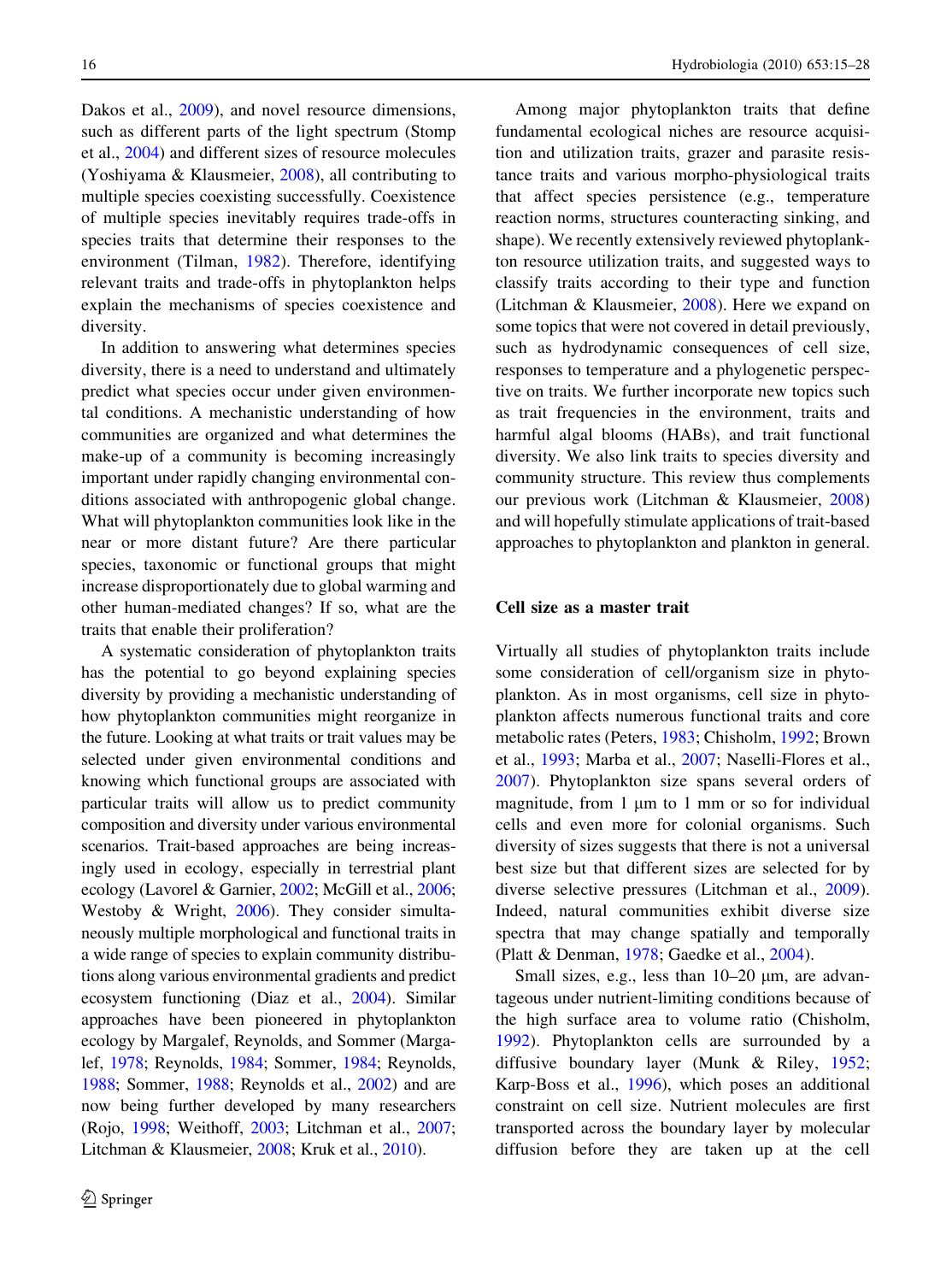membrane. The two steps, transport and uptake, co-limit the nutrient flux (Pasciak & Gavis, [1974](#page-11-0); Yoshiyama & Klausmeier, [2008](#page-12-0)). The transport rate is proportional to cell radius  $(r)$  for a spherical cell in stagnant water, while uptake rate is generally proportional to cell surface area ( $\sim r^2$ ) (Aksnes & Egge, [1991;](#page-9-0) Litchman et al., [2007\)](#page-11-0). This indicates that smaller cell sizes are even more beneficial in competition for nutrients under nutrient-limited conditions than can be predicted based on the larger surface-to-volume ratio. Limitation of transport relative to uptake is more pronounced for larger cells (Pasciak & Gavis, [1974\)](#page-11-0). Hence, hydrodynamic forces influence nutrient uptake capabilities and mediate cell size.

Although larger cells are less efficient at acquiring nutrients relative to smaller cells, several traits can mitigate transport and uptake limitations. When cells swim or sink, the diffusive boundary layer is distorted by the uniform flow around the cell, creating a thinner part at the front. As a result, nutrient transport can be enhanced by more than 50% for swimming and sinking cells that are larger than  $10 \mu m$  (Karp-Boss et al., [1996\)](#page-10-0). Shear flows created by small-scale turbulence can also increase nutrient transport by more than 50% for large cells (ca.  $>60 \mu m$ ) suspended in highly turbulent water (Karp-Boss et al., [1996](#page-10-0)). The benefits of fluid motion for nutrient transport are not appreciable for small cells unless they take up larger molecules (Berg & Purcell, [1977](#page-9-0)). Nutrient flux can also be enhanced depending on cell shape. In stagnant water, elongated cells can take up more nutrients than spherical cells of equivalent volume due to the larger surface-to-volume ratio (Pahlow et al., [1997\)](#page-11-0). In shear flows, elongated cells rotate intermittently (Jeffery orbits), which can enhance nutrient transport (Pahlow et al., [1997\)](#page-11-0).

Therefore, swimming, sinking, and cell elongation may be traits that can aid nutrient transport for larger cells. Another effective strategy to overcome transport and uptake limitations is being large using nonlimiting resources (e.g., carbon), keeping the requirement of the limiting resource low (Thingstad et al., [2005\)](#page-12-0). Large diatoms may adopt this strategy, having huge vacuoles relative to the cell volume (Thingstad et al., [2005](#page-12-0); Litchman et al., [2009](#page-11-0)). Large cell sizes may be advantageous under conditions of fluctuating nutrients because of their increased nutrient storage capacity (Grover, [1991](#page-10-0); Stolte & Riegman, [1996](#page-12-0); Litchman et al., [2009\)](#page-11-0) in vacuoles. A recent model analysis showed that different regimes of fluctuations may select for different diatom sizes, with either fast and/or extremely slow fluctuations selecting for small sizes and intermediate frequency fluctuations selecting for large sizes (Litchman et al., [2009\)](#page-11-0). Interestingly, intermediate fluctuation regimes may also lead to a stable coexistence of small and large sizes with small cells growing fast after a nutrient pulse and large but slower growing cells persisting on stored nutrients (Litchman et al., [2009](#page-11-0)). Which size would be beneficial under certain nutrient supply regimes depends on how nutrient utilization traits scale with cell size (Litchman et al., [2009](#page-11-0)). Large sizes are more likely to evolve if nutrient storage capacity, i.e., maximum nutrient quota, increases faster than the minimum possible nutrient concentration in the cell, i.e., the minimum quota (Litchman et al., [2009](#page-11-0)). Nitrate fluctuations can select for large sizes because this nutrient is stored in vacuoles that increase disproportionately fast with increasing cell size. On the other hand, phosphate fluctuations may not have such a strong selection for large sizes because P is mostly stored in the cytoplasm, so that P storage capacity does not increase as fast, at least in diatoms (Litchman et al., [2009\)](#page-11-0). If we assume that nitrate is more frequently limiting in fresh water (Elser et al., [2007\)](#page-10-0), then differences in allometric scaling of nutrient utilization parameters with cell size may explain different size distributions in marine and freshwater diatoms (Litchman et al., [2009\)](#page-11-0) and potentially in phytoplankton in general. It is possible that nutrient fluctuation regimes of varying frequency and alternating nitrogen versus phosphorus limitation may lead to coexistence, and hence diversity, of a wide range of cell/species sizes. Small cells may also be more efficient at utilizing low light because of the smaller packaging effect, self-shading of light-capturing pigments (Kirk, [1994](#page-10-0)). Our meta-analysis of light utilization traits (Schwaderer et al., submitted) revealed a negative relationship between the initial slope of the growth–irradiance curve  $(\alpha)$  and cell size, supporting the size effect on light preferences based on first principles. Consequently, low light conditions may preferentially select for small sizes. However, a frequent association of low light conditions with high nutrients that often favor large cells may counteract this trend.

Large cell sizes or colonial morphology are thought to increase grazer resistance and thus reduce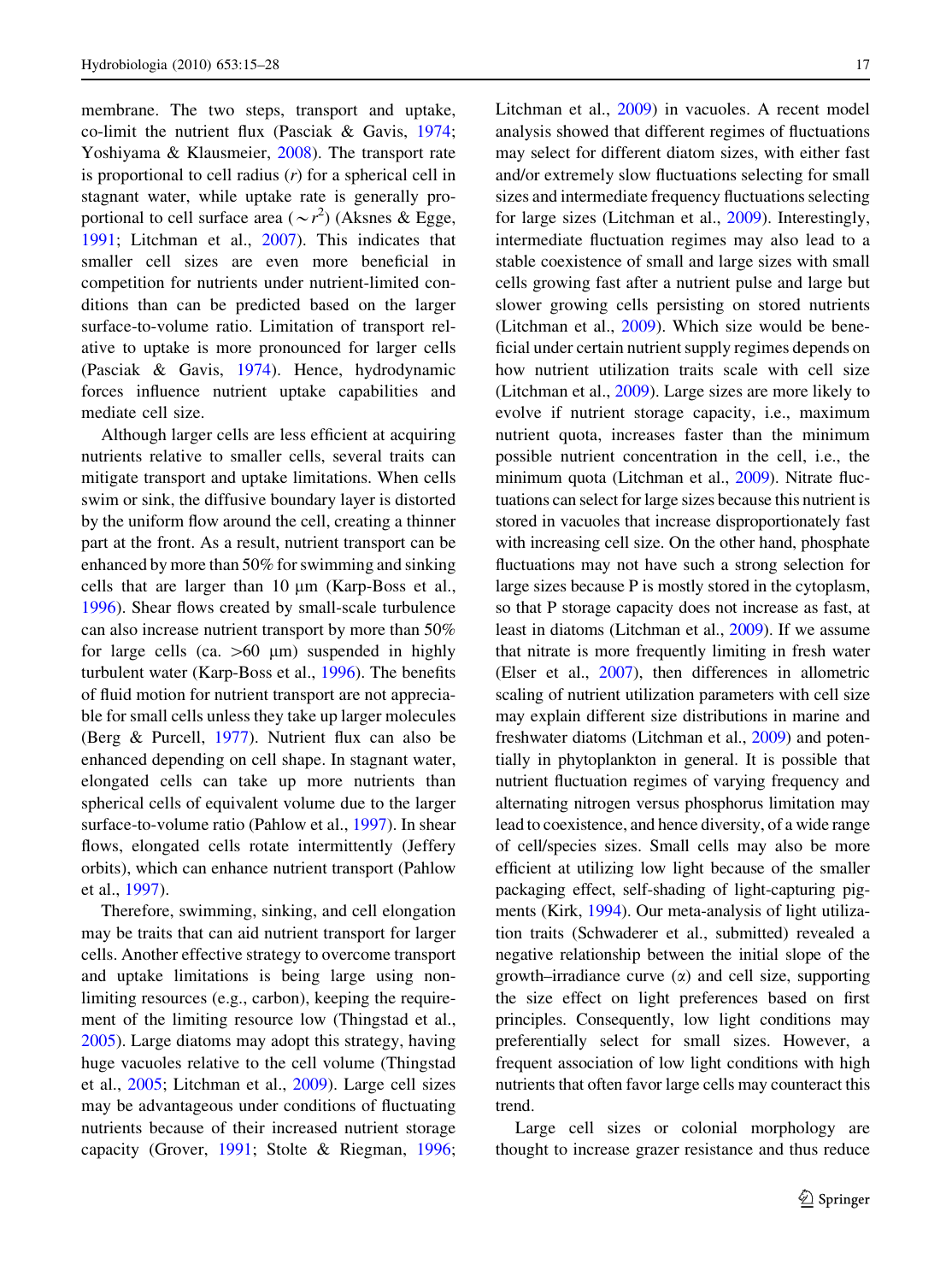overall mortality (Reynolds, [1984](#page-11-0); Smetacek, [2001](#page-12-0)). In a typical seasonal succession of phytoplankton, grazer-resistant forms appear later in the season following increased grazing pressure (Sommer et al., [1986\)](#page-12-0). Over the course of the season, alternating selective pressures such as nutrient limitation, grazers, light availability or fluctuating nutrient supply can select for different sizes, thus creating diversity in size distributions in natural communities. It may also be possible to infer a dominant selective pressure on phytoplankton communities by analyzing cell size distributions. If the range of optimal sizes selected for by temporally varying drivers is greater than the intraspecific size variation, different optimal sizes would be represented by different species, and therefore trait diversity would lead to species diversity.

#### Temperature-related traits

Because of anthropogenic increases in temperature, phytoplankton responses to temperature would be among the most important traits for predicting phytoplankton community reorganizations in the future. In temperate lakes, the growing season commonly begins with a spring diatom bloom, followed by periods of dominance by green algae and then cyanobacteria in summer before returning to a predominantly diatom and/or dinoflagellate-dominated community in late fall (Lewis, [1978\)](#page-11-0). Temperature is a major driver of this successional pattern (Karentz & Smayda, [1984\)](#page-10-0), both through its direct effects on phytoplankton population growth and its indirect effects through changes in water column stability and predator population growth. Though changes in temperature are correlated with changes in day length and light intensity, multivariate studies of lake community succession have shown that temperature is an important factor behind the changes in community composition (Grover & Chrzanowski, [2006\)](#page-10-0). A better understanding of phytoplankton responses to temperature could improve our ability to predict species turnover and productivity, which could be particularly important given predictions of near-term lake warming (De Stasio et al., [1996](#page-10-0); Magnuson et al., [1997](#page-11-0)).

An abundance of laboratory studies show that temperature exerts a strong effect on the growth rate

and physiology of phytoplankton (Eppley, [1972,](#page-10-0) Karentz & Smayda, [1984](#page-10-0), Butterwick et al., [2005](#page-9-0)). Species exhibit strong physiological responses to temperature, some of which include changes in mean cell size (Atkinson et al., [2003](#page-9-0)), organism size (Koma´rek & Ruzicka, [1969\)](#page-10-0), cell carbon and nitrogen content (Montagnes & Franklin, [2001](#page-11-0)), phosphate uptake rate (Senft et al., [1981\)](#page-12-0), nitrogen metabolism, C:N ratio, and chlorophyll content (Berges et al., [2002\)](#page-9-0). Gaining a mechanistic understanding of how temperature affects the organism through each of these pathways is extremely challenging, but its overall effect on fitness is easily characterized by the population growth rate at different temperatures.

The shape of the relationship between temperature and growth rate in phytoplankton is most commonly a slow (frequently nonlinear) increase in growth rate up to the optimum temperature, followed by a fast decrease in growth at temperatures above this optimum. Different models have been used to describe this relationship (Ahlgren, [1987](#page-9-0), Briand et al., [2004,](#page-9-0) Jöhnk et al., [2008](#page-11-0), Montagnes et al., 2008), but more data are needed to test their generality. The main parameters describing these curves—maximum growth rate, optimum temperature for growth and temperature range—are species- and strain-specific traits that determine their ability to respond to changes in temperature. Optimum temperatures for growth and temperature range have been shown to correlate with the environmental temperature at the time of strain isolation and annual temperature range in diatoms isolated from a variety of environments (Suzuki & Takahashi, [1995\)](#page-12-0). In addition, many diatoms appear to have relatively low optimum temperatures for growth  $(15-25^{\circ}\text{C})$ , as one would predict if temperature played an important role in determining succession. These include Aulacoseira (Foy & Gibson, [1993\)](#page-10-0), Asterionella (Butterwick et al., [2005](#page-9-0)), and Rhizosolenia (Ignatiades & Smayda, [1970\)](#page-10-0). Cyanobacteria tend to have higher optimum temperatures for growth, with a majority of measured species exhibiting optima between  $25$  and  $35^{\circ}$ C (Robarts & Zohary, [1987\)](#page-12-0), though some species possess optima below 15°C, such as a Lake Baikal phytoplankter, Synechocystis limnetica (Richardson et al., [2000\)](#page-12-0). Many green algae have also been shown to have optima in the  $25-35$ °C range, including Chlorella (Cho et al., [2007](#page-10-0)), Scenedesmus (Zargar et al., [2006](#page-12-0)), Coelastrum, Cosmarium (Bouterfas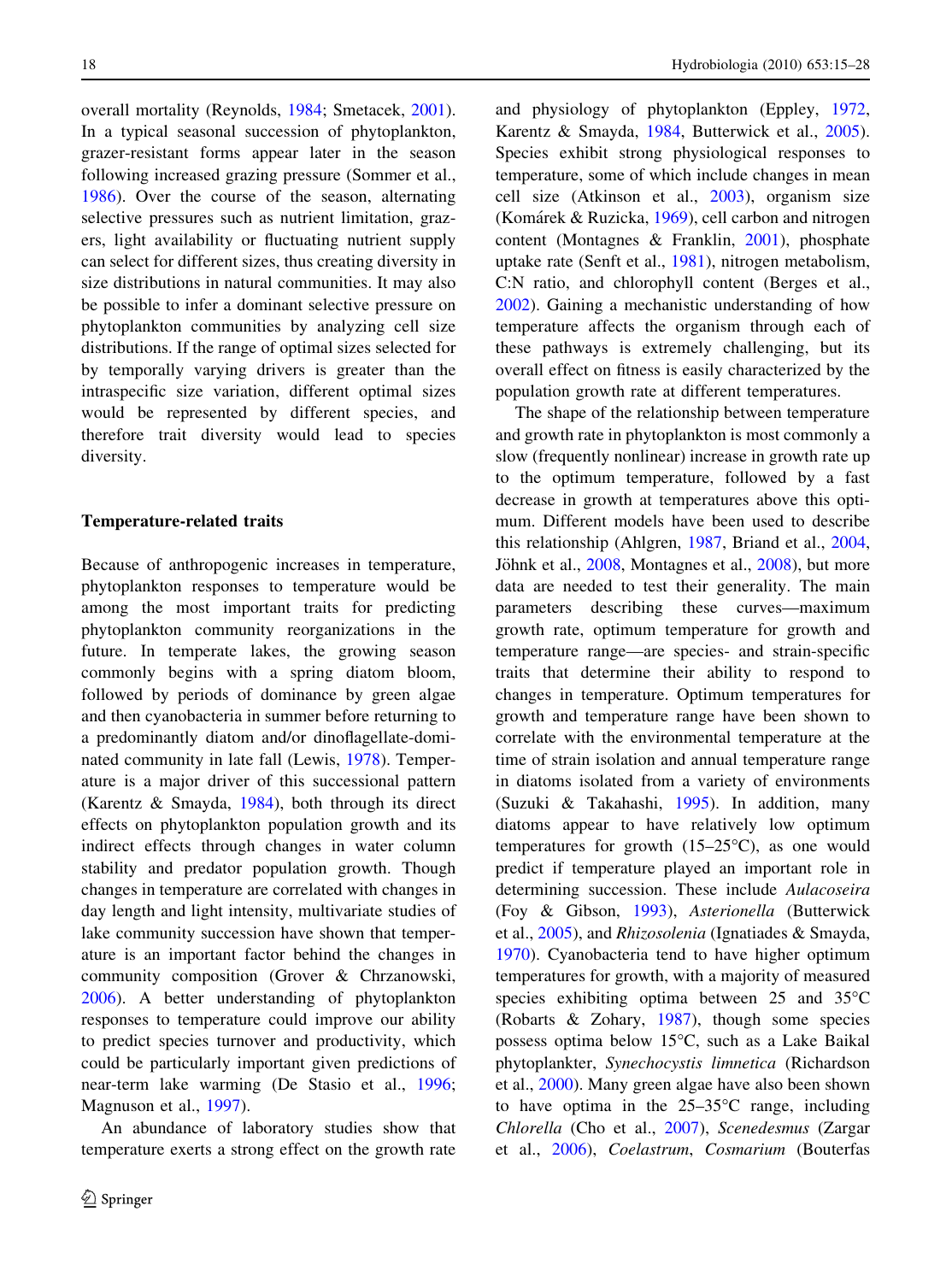et al., [2002\)](#page-9-0), and Dunaliella (Sosik & Mitchell, [1994\)](#page-12-0). Consequently, other traits, such as differences in response to nutrient load and predation pressure between green algae and cyanobacteria, are likely to be better explanations for the summer dominance of cyanobacteria. This suggests that many diatoms would be excluded in warm lakes because the high temperatures fall outside their fundamental niches, while the dominance of cyanobacteria over green algae might be better explained by differences in their realized niches. These temperature-related traits suggest a possible decrease of phytoplankton diversity in a warmer future.

In order to make stronger predictions about species turnover, however, we need a clearer understanding of the interactive effects of temperature with other environmental parameters on phytoplankton. Many studies have demonstrated interactive effects of temperature with light and nutrient concentration on maximum growth rate, but some have also shown that interactions with light (Novak & Brune, [1985](#page-11-0)), salinity (Cho et al., [2007\)](#page-10-0) and nutrient concentrations (Maddux  $& Jones, 1964$  $& Jones, 1964$ ) can shift the optimum temperature for growth. More studies are needed to determine whether these and other factors shift the optimum and maximum growth rate in a predictable manner. Given that interactions with nutrients take place, estimates of these temperature response traits in a relatively low-nutrient growth medium resembling natural concentrations could prove to be more accurate predictors of performance in the wild.

We also need more data on individual species responses and interactive effects in order to incorporate these temperature response traits into predictive models of species distributions and turnover, both now and in the future. In particular, more fine-grained measurements in the  $20-30$ °C range are needed, as these could help us predict community structure under different climate change scenarios, some of which predict temperate lake warming in the range of 1–7C (De Stasio et al., [1996,](#page-10-0) Magnuson et al., [1997](#page-11-0)).

# Trait values, trait frequency, and ecosystem functioning

Often, average trait values or trait frequency in a community reflect a particular physiological status of the community integrating the environmental signal.

Average trait value or frequency may, in turn, affect ecosystem function. For example, a community dominated by species with efficient utilization of low-nutrient concentrations (e.g., low half-saturation constants for nutrient uptake) most likely assembles under low-nutrient conditions and, consequently, such a community would efficiently draw down nutrients (Arrigo et al., [1999;](#page-9-0) Litchman et al., [2007](#page-11-0)). Another example is the N fixation trait: in heterocystous nitrogen-fixing cyanobacteria, the development of heterocysts, the specialized cells where fixation occurs, indicates low nitrogen availability. The rate of fixation per heterocyst can be fairly constant (de Tezanos Pinto & Litchman, [2010a](#page-10-0)) and hence heterocyst density can be used as a proxy for assessing biological N fixation in the ecosystem. High heterocyst density indicates an active influx of new nitrogen into the ecosystem. Akinetes are resting cells in heterocystous nitrogen-fixing cyanobacteria; they develop only in response to certain environmental triggers, which may differ among species. A high akinete density indicates strong ecological constraints on a given population, may mark the end of the population's growing season and may result in nutrient recycling from decaying filaments. Gas vesicles are synthesized in several cyanobacteria (e.g., Microcystis, Anabaena, and Planktothrix) and allow buoyancy control. Gas vesicles collapse with increased photosynthesis because of turgor pressure. Thus, a high proportion of cyanobacteria expressing gas vesicles reflect low light environments and low productivity (Reynolds, [2006\)](#page-12-0). In cyanobacteria, these morphological traits (motility, nitrogen fixation, and resting cells) and other physiological traits (toxicity and pigmentation) are strongly plastic. Plasticity arises from different gene expression within a species, probably in response to the environment, and increases the diversity of trait values. Plastic responses reflected in morphological traits occur on the scale of days (O'Farrell et al., [2007;](#page-11-0) de Tezanos Pinto & Litchman, [2010a\)](#page-10-0), quickly integrating the prevailing environmental situation.

At the community level, a high percentage of mixotrophic organisms may indicate low nutrient and/or low light availability. Also, the prevalence of non-palatable taxa (GALD  $> 35 \mu m$ ; greatest axial lineal dimension) may reflect high predation pressure on smaller fractions (GALD  $\lt$  35  $\mu$ m). A high occurrence of grazer avoidance traits (spines, toxins,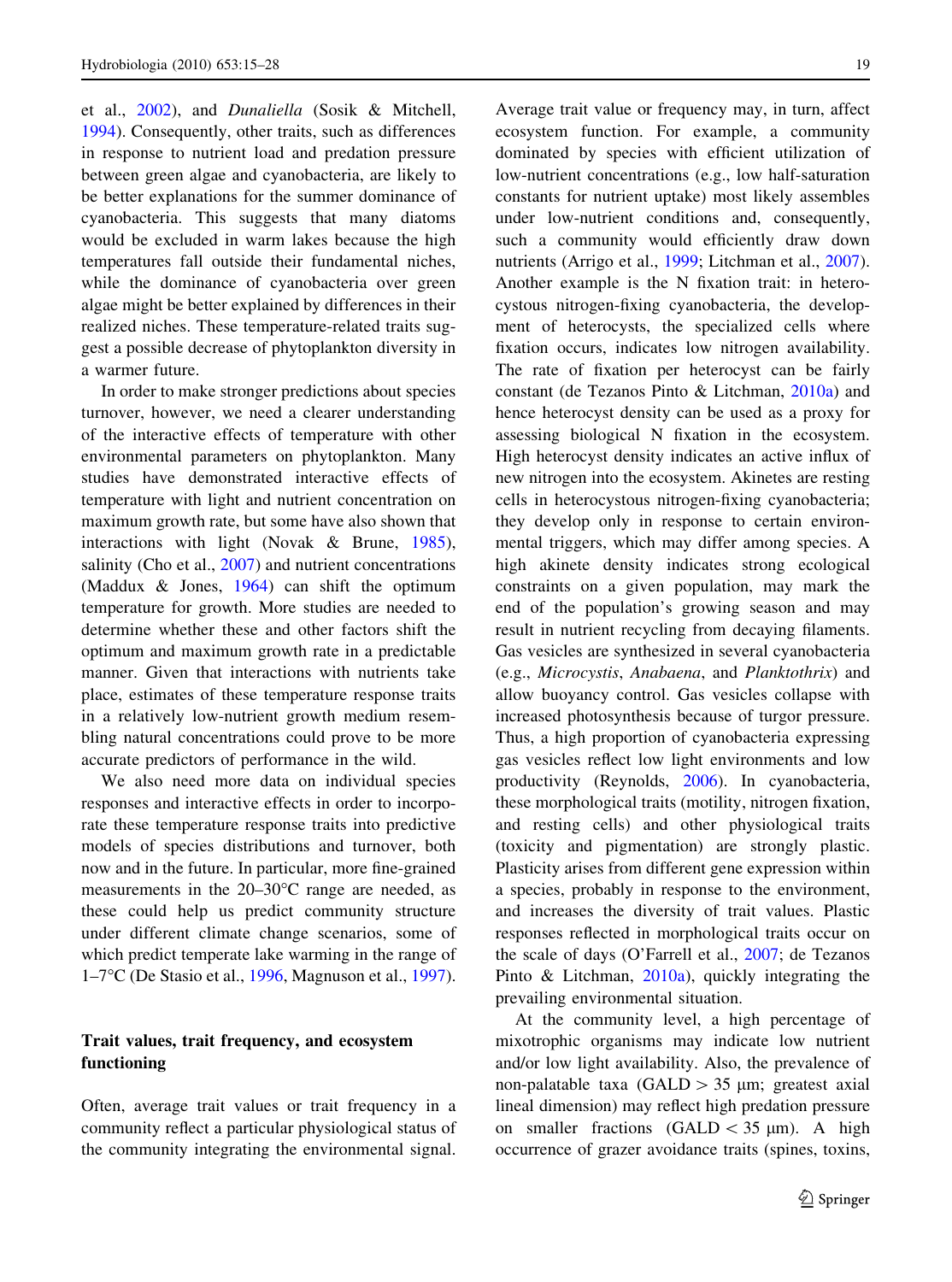mucilage) may decrease grazer-mediated recycling of nutrients. This results in higher nutrient immobilization by phytoplankton biomass, as frequently happens during HABs (Sunda et al., [2006\)](#page-12-0). Hence trait frequency, at the population or community level, may reflect the dominant ecological drivers, and can ultimately affect ecosystem function.

## Integrating community ecology and phylogeny

Santa Rosalia, the patroness of evolutionary studies, would most certainly appreciate the elegance of traitbased approaches, as they can be used to integrate community ecology and phylogeny. Phytoplankton traits differ significantly in their conservatism. Some traits, such as grazer susceptibility and maximum growth rates, appear quite labile, exhibiting significant variation at the genus or even species level (Bruggeman, in press; Schwaderer et al., submitted), while others, such as cell size and the initial slope of the growth–irradiance curve, are conserved at the highest taxonomic levels (domain, kingdom) (Bruggeman, in press; Schwaderer et al., submitted).

The simultaneous study of multiple trait associations allows the determination of whether and how functional traits of species correspond to their spatial distribution, abiotic features of the environment and community affiliation (Cavender-Bares et al., [2004](#page-10-0)). Such approaches make it necessary to (1) quantify distributions of species, (2) classify the species with respect to traits, (3) analyze trait distributions in relation to critical environmental factors, and (4) map phylogenetic affiliations. This allows the examination of interspecific variation in species traits with respect to both community affiliation and phylogenetic lineage, to determine whether traits tend to show similarity within communities, within lineages or both (Cavender-Bares et al., [2004](#page-10-0)). Alternatively, multiple trait associations can be used to calculate community phylogenetic diversity and then infer the process leading to that pattern (see below).

# Traits and diversity: functional and phylogenetic approaches

Standard measures of diversity ( $\alpha$ ,  $\beta$ , and  $\gamma$  diversity) treat taxa equivalently, without considering neither functional nor phylogenetic affiliations (Martin, [2002\)](#page-11-0). For example, two phytoplankton communities with completely different taxa can have low  $\alpha$  and  $\beta$ diversity, but possess high functional and phylogenetic diversity. Traits can be used for assessing both functional and/or phylogenetic diversity. Functional diversity is calculated by measuring the total branch lengths connecting all species to each other in a dendrogram (Petchey & Gaston, [2007\)](#page-11-0); the dendrogram is produced from a matrix of species and traits. Similarly, phylogenetic diversity is assessed by measuring the total branch lengths connecting all species to each other in a phylogeny (Martin, [2002](#page-11-0)); the tree can be produced from a molecular matrix or from a molecular and traits matrix. Alternatively, molecular phylodiversity focuses on the diversity of particular taxa within a tree, by adding all branch lengths that support the group of interest (Lewis & Lewis, [2005\)](#page-11-0). For assessing diversity between two communities with different number of taxa, the genetic diversity of each community is calculated on a tree containing the combined communities and then compared (Martin, [2002](#page-11-0)). In all approaches, an excess of divergent lineages renders high diversity, whereas an excess of closely related lineages renders low diversity. It is hypothesized that low phylogenetic diversity resulting from closely related species occurring together in a community indicates strong environmental filtering, presumably because the environment selects certain traits that are shared by phylogenetically related species (Webb et al., [2002](#page-12-0)). Conversely, it is hypothesized that high phylogenetic diversity indicates that communities contain distantly related species, probably reflecting current or past competition between closely related species (Cavender-Bares & Wilczek, [2003](#page-9-0)). However, competition can also lead to convergent strategies and, hence, similar traits (Abrams, [1990;](#page-9-0) Fox & Vasseur, [2008\)](#page-10-0), so caution should be exercised when deducing major driving forces of community structure from phylogenetic information.

Traits arise as innovations along the tree of life and tend to be shared by species that have common ancestry (Cavender-Bares et al., [2009](#page-10-0)), hence often displaying similarity in values among more closely related species. Most phylogenies are based only on molecular information, but the combined use of molecules and traits in phylogenetic matrices may allow for better tree resolution (review in Assiss,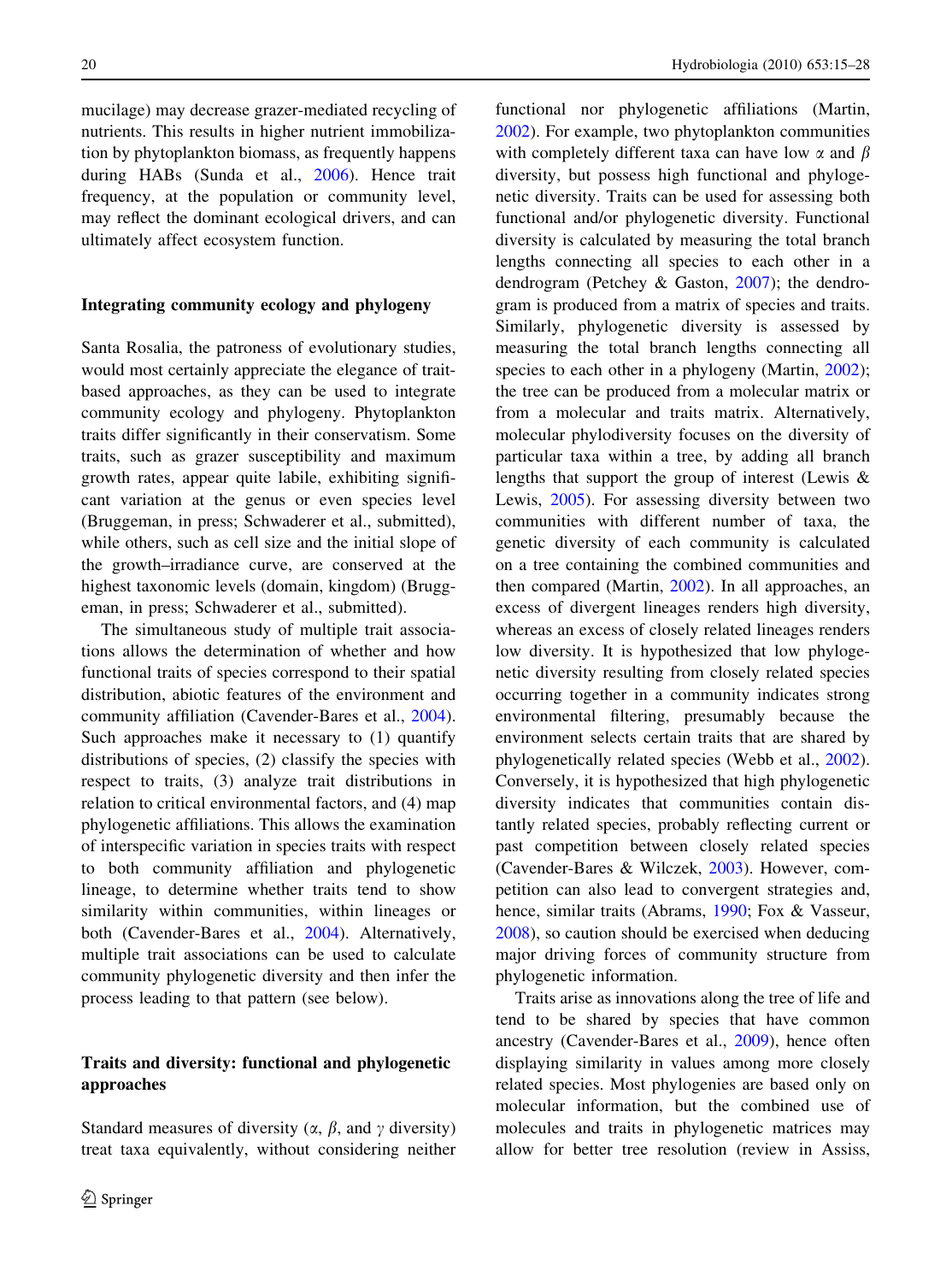[2009\)](#page-9-0). Including traits into matrices (e.g., growth rate, resource acquisition traits, and morphological traits) can be extremely useful for resolving algal phylogenies. For example, for some HAB cyanobacteria, 16S rRNA approaches cannot differentiate between very similar genera that may display morphological and physiological differences (e.g., Anabaena and Aphanizomenon).

A promising new approach of inferring the unknown trait values of species, based on phylogenetic relationships and the knowledge of trait values of related species, may allow a much better characterization of the trait space for ecological studies (Bruggeman, in press).

#### Traits and harmful algal blooms

Harmful algal blooms (HAB) have a pronounced impact not only on water quality, but on species diversity, community structure and ecosystem functioning. Most HABs lead to a significantly decreased diversity and an impairment of many ecosystem functions and are predicted to increase in the changing climate (Paerl & Huisman, [2009](#page-11-0)). Therefore, it would be useful to develop trait-based approaches to explain and predict the occurrence of HABs in diverse ecosystems. All algae that produce HABs share a striking common characteristic: they possess a wide suite of plastic traits, with some traits being major innovations (e.g., N fixation and mixotrophy), and can express toxicity (Table [1](#page-7-0)). Such ecophysiological flexibility in HAB species favors their success in different environments. Possessing a suite of flexible traits may help maintain high fitness in a wide range of environmental conditions. For example, de Tezanos Pinto & Litchman ([2010a](#page-10-0)) showed that heterocystous nitrogen fixers grown in low N and high light gained dominance because of nitrogen fixation. However, when grown in low light, the traits providing higher fitness were related to light acquisition (low  $I_k$  and high relative growth rates at low light) and behavior (gas vesicles that enable positioning in better illuminated zones). Analyzing trait– environment and trait–trait relationships in HABs may provide tools for preventing or mitigating their occurrences. Are HAB species traits correlated? Several trait–trait relationships seem uncorrelated, such as akinete, heterocyst, and gas vesicle synthesis.

Other traits, however, such as growth and N fixation, show trade-offs (e.g., Kenesi et al., [2009](#page-10-0)). A trade-off between N fixation and toxin synthesis may also occur: Sunda et al. [\(2006](#page-12-0)) showed that Nodularia spumigena grown in low TN:TP ratios (where fixation occurs) synthesized significantly less toxin than at increased TN:TP ratios, where P was limiting but N sufficient. Finally, akinetes seem dependent on light availability, as their viability is lost under persistent darkness (de Tezanos Pinto & Litchman, [2010b\)](#page-10-0).

In scenarios of global climate change, widespread expansion of cyanobacteria HABs is predicted (Paerl & Huisman, [2009\)](#page-11-0), as many cyanobacterial traits allow a successful exploitation of most of the predicted scenarios: (a) high temperature optima for growth will increase fitness in a warmer world, (b) the ability to control buoyancy allowing upward movement for light and  $CO<sub>2</sub>$ , and downwards for nutrients (Paerl & Huisman, [2009\)](#page-11-0) will be advantageous under highly stratified conditions, (c) N fixation capabilities would allow dominance under decreased N:P ratios (Weyhenmeyer et al., [2007](#page-12-0); Noges et al., [2008](#page-11-0)), and (d) resting stages (akinetes) and desiccation tolerance would allow enhanced population viability in prolonged droughts.

## Traits within food webs

As phytoplankton are an integral part of many aquatic food webs, we also need to focus on traits that define interactions of phytoplankton with the rest of aquatic food webs (Fig. [1](#page-8-0)). Grazer resistance traits and interactions with bacteria (e.g., DOC excretion) are examples of such traits. While trait-based approaches are being actively developed within single trophic levels, traits relevant to interactions across different trophic levels, for example primary producer–herbivore interactions, are still poorly defined. The challenge is to find ways to reduce complexity in characterizing such interactions. Clearly, having different traits that characterize every pairwise interaction, for example for every phytoplankton species and every grazer, would not significantly reduce complexity. One approach would be to determine the allometric scaling of phytoplankton grazer resistance to different grazers. Then grazer resistance for any pair of phytoplankter and grazer can be estimated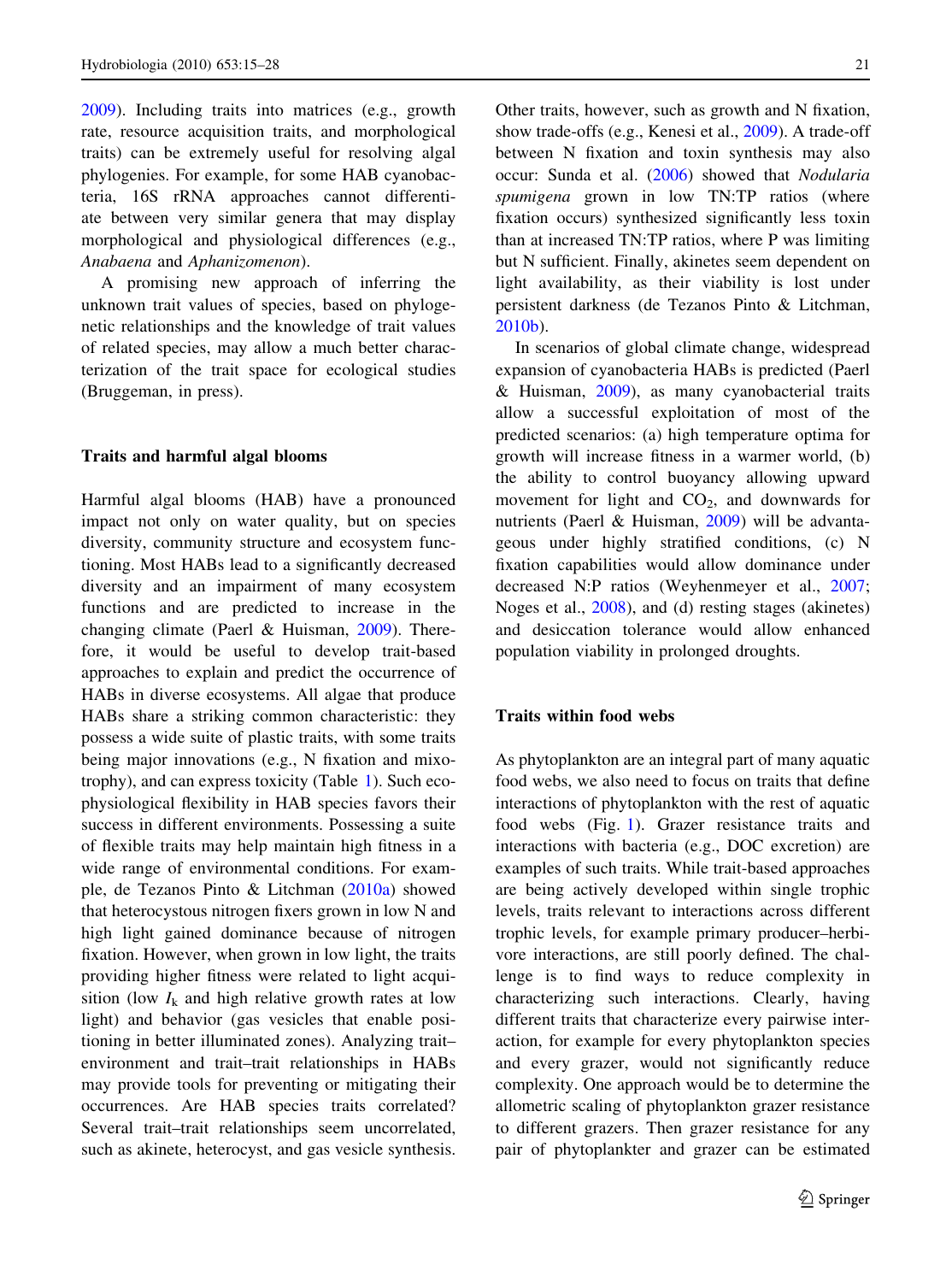| Species                                          |   | HAB Form                  | Habitat                          | Morphology Toxicity N fixation GALD Gas vesicles |                |   |   |   | Flagella Acc. |            | Mixotrophy Resting     |       | Σó          |
|--------------------------------------------------|---|---------------------------|----------------------------------|--------------------------------------------------|----------------|---|---|---|---------------|------------|------------------------|-------|-------------|
|                                                  |   |                           |                                  |                                                  |                |   |   |   |               | pigments   |                        | stage | Traits<br>ð |
| N fixers                                         |   |                           | HAB Planktonic Freshwater/marine | Filaments                                        | ⋇              |   |   | ∗ |               | ⋇          |                        | ₩     | ╰           |
| Microcystis aeruginosa HAB Planktonic Freshwater |   |                           |                                  | Colony                                           | ₩              |   |   | ∗ |               | ⋇          |                        | ်     |             |
| Planktothrix sp.                                 |   | HAB Planktonic Freshwater |                                  | Filaments                                        | ⋇              |   |   | ⋇ |               | ⋇          |                        |       |             |
| $L$ yngbya sp.                                   |   | HAB Benthic               | Freshwater/marine                | Filaments                                        | ₩              |   |   |   |               | ∗          |                        |       |             |
| Synechococcus<br>elongatus                       |   | HAB Planktonic Marine     |                                  | Unicellular                                      | ⋇              |   |   |   |               | ∗          |                        |       |             |
| Nannochloris atomus                              |   | HAB Planktonic Marine     |                                  | Unicellular                                      | ⋇              |   |   |   | ⋇             |            | ε                      |       |             |
| Nannochloropsis<br>gaditana                      |   | HAB Planktonic Marine     |                                  | Unicellular                                      | ₩              |   |   |   | ⋇             |            | $\hat{c}$              |       |             |
| anophagefferens<br>Aureococcus                   |   | HAB Planktonic Marine     |                                  | Unicellular                                      | ∗              |   | ⊂ |   |               | ⋇          | ξ,                     | Ċ     |             |
| Aureoumbra<br>lagunensis                         |   | HAB Planktonic Marine     |                                  | Unicellular                                      | ž              |   | ⊂ |   | δ,            | $\ddot{ }$ | 0                      | پ     |             |
| Chrysochromulina<br>polylepis                    |   | HAB Planktonic Marine     |                                  | Unicellular                                      |                |   |   |   | ⋇             | ે          | $\stackrel{*}{\equiv}$ | ⋇     | r           |
| Prymnesium parvum                                |   | HAB Planktonic Marine     |                                  | Unicellular                                      | $\overline{a}$ |   |   |   | ₩             | S,         | $\stackrel{*}{\equiv}$ |       |             |
| Chlamydomonas spp.                               |   | No Planktonic Freshwater  |                                  | Unicellular                                      |                |   |   |   | ž             | $\circ$    |                        |       |             |
| Chlorella spp.                                   | g | Planktonic Freshwater     |                                  | Unicellular                                      | 0              | ○ | ○ | ∊ | $\circ$       | 0          | $\circ$                | 0     |             |

 $\underline{\textcircled{\tiny 2}}$  Springer

Table 1 Suite of traits in freshwater and marine HAB and non-HAB species, including: toxicity, nitrogen fixation, shape (GALD, greatest axial lineal dimension), gas vesicles,

<span id="page-7-0"></span>Table 1 Suite of traits in freshwater and marine HAB and non-HAB species, including: toxicity, nitrogen fixation, shape (GALD, greatest axial lineal dimension), gas vesicles,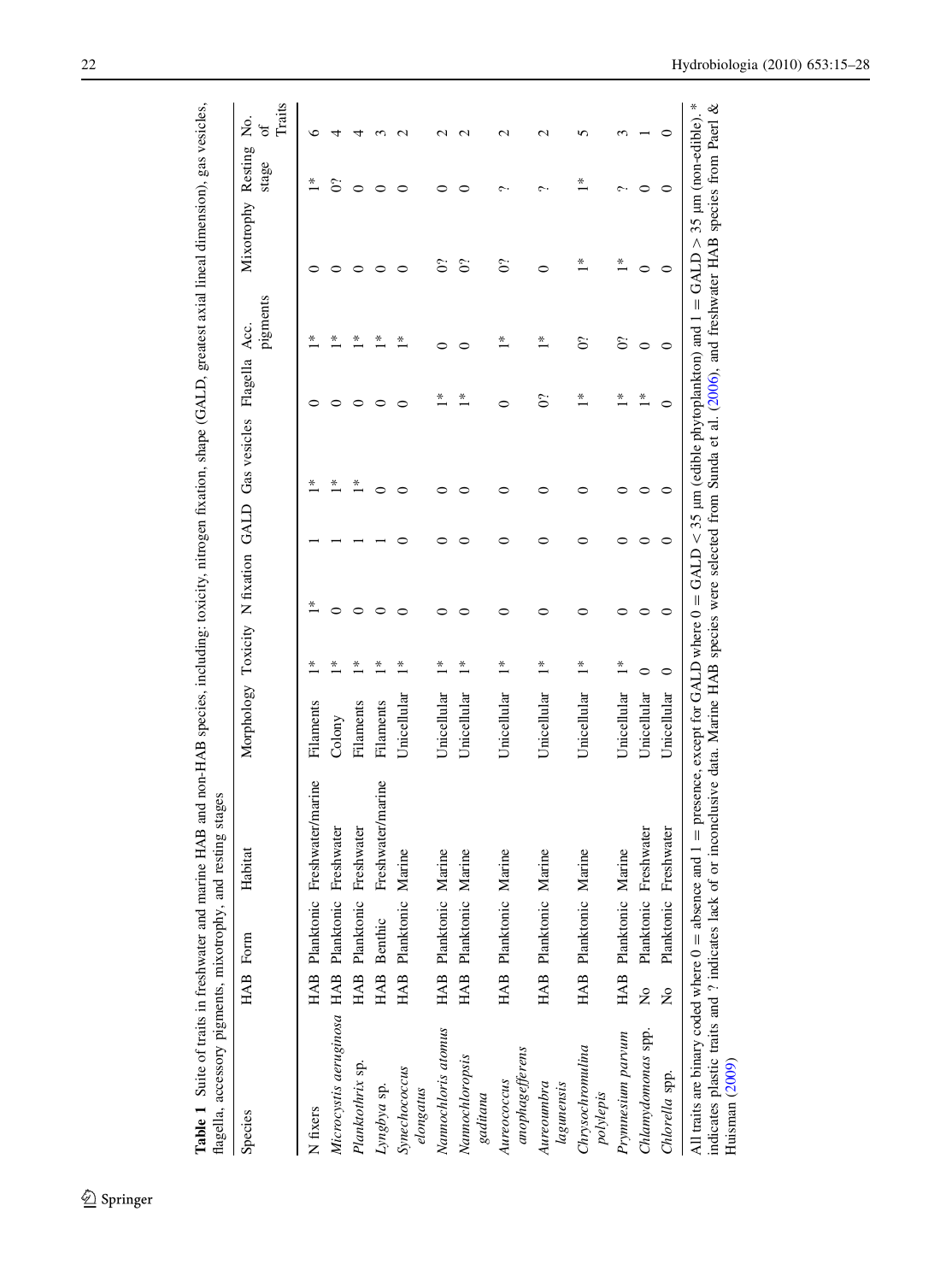<span id="page-8-0"></span>

Fig. 1 Plankton traits in a food web perspective. Some examples of specific traits are given for each group and interaction between groups

from the size of the phytoplankton species. It is possible that allometric relationships may be different for different taxonomic/functional groups of phytoplankton (e.g., cyanobacteria vs. green algae).

#### Developing trait-based mathematical models

Traditional models in community ecology typically involve the interaction between only a few species, as few as one per trophic level in marine NPZ (nitrogen–phytoplankton–zooplankton) models (Franks, [2002\)](#page-10-0). While these models have often been successful, it is increasingly realized that diversity at each trophic level can modify the dynamics and patterns of ecosystem function across environmental gradients. Recent models have begun to incorporate the effect of diversity by including functional groups within trophic levels (e.g., Le Quéré et al., [2005](#page-11-0); Litchman et al., [2006\)](#page-11-0). Still, much diversity remains unaccounted for within these functional groups, and trait variation may be more continuous than discrete. New analytical and simulation techniques (adaptive dynamics: Geritz et al. [\(1998](#page-10-0)); complex adaptive systems: Norberg et al. [\(2001](#page-11-0)), Savage et al. [\(2007](#page-12-0)), Merico et al. ([2009\)](#page-11-0); Monte Carlo sampling: Follows et al. [\(2007](#page-10-0))) allow for the self-organization of community structure from a continuum or a large number of possible phenotypes (determined by the trade-offs between ecologically relevant traits). Specifically, these approaches add equations describing

the trait spectrum (at least mean trait value, sometimes variance) of each guild to the traditional equations describing population dynamics. Mean traits change in the direction of increasing fitness (defined as invasion rate when rare, which captures the frequency-dependence of ecological interactions) (Litchman & Klausmeier, [2008](#page-11-0)). At equilibrium, no phenotype not present in the community can invade. This may require more than one species within a guild. These approaches account for the direct effects of environmental factors such as nutrient loading on ecosystem function (such as primary production and nutrient cycling) as well as the indirect effects mediated by altered community structure.

## Electronic trait database

We advocate for an electronic trait database that would include diverse phytoplankton traits and be available to a wide range of researchers. Making trait information available to the scientific community will: (a) allow enhancement of the use of trait-based approaches in answering fundamental questions in phytoplankton ecology and phylogeny, (b) allow development of a deeper understanding of the physiology of HABs as well as other ecologically relevant algal groups, (c) allow prediction of community reorganization under scenarios of global climate change, (d) aid in phylogenetic reconstructions, (e) ease functional diversity calculations, (f) better parameterize mathematical models with empirical parameters, and (g) combine traits into single numbers (see below), among others.

The compilation of morphological, behavioral, and ecological traits can be easily obtained, even for the less well-known species. The opposite is true for physiological traits, as they are scattered in the literature, determined only for select species, and measured with different methodologies and units. Standardized protocols for methodologies and unit expression of resource acquisition and other physiological traits should be encouraged. Standardization of trait categorization is also suggested. Taxonomic/ phylogenetic relationships could be used to infer the missing trait values (Bruggeman, in press).

The following traits could be included: algal size, shape, phagotrophy, silica demand, motility, and nitrogen fixation, as proposed by Weithoff [\(2003](#page-12-0));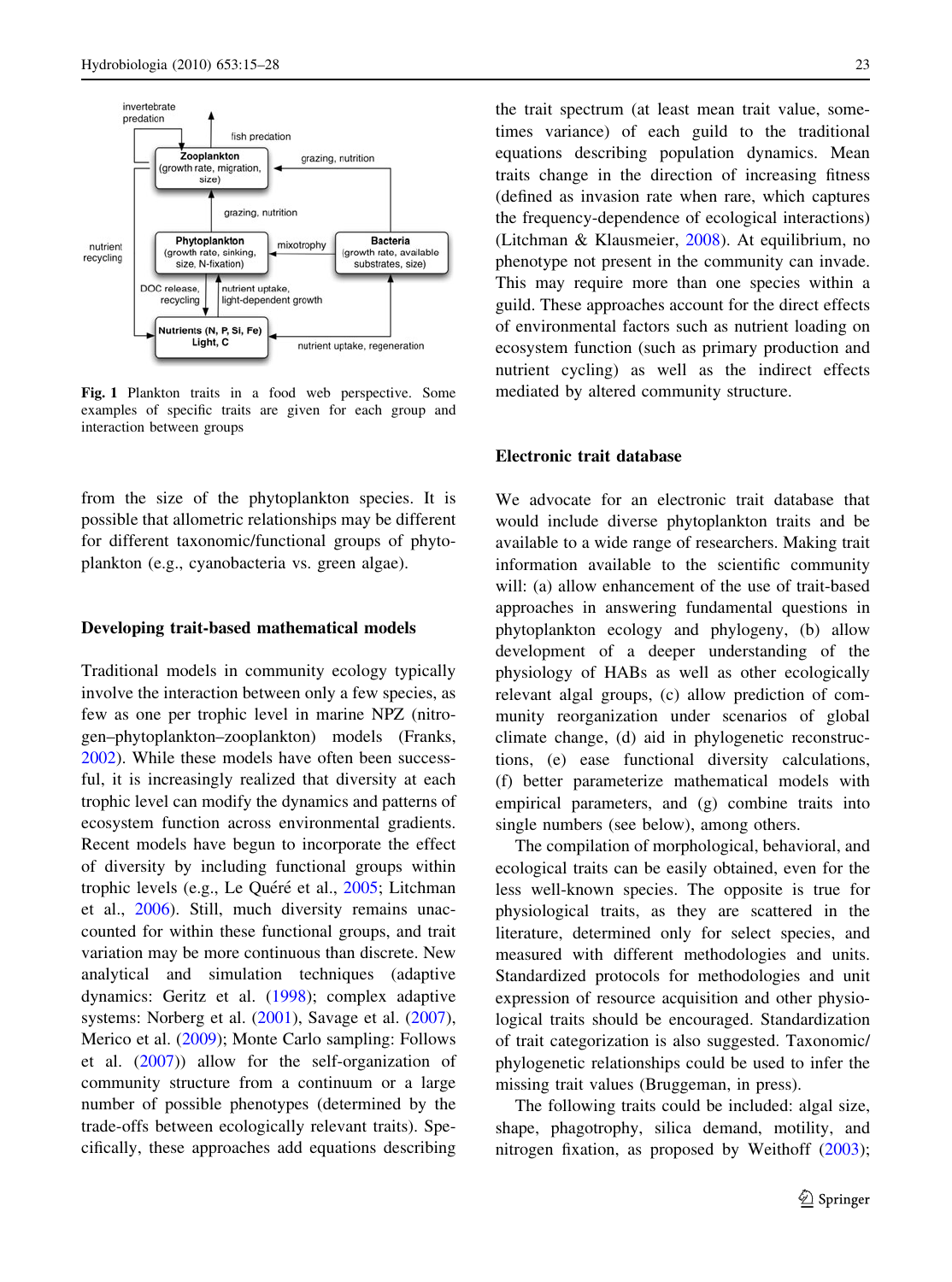<span id="page-9-0"></span>growth rates, toxicity, resting stages, multicellular morphology, nutrient and light acquisition, and type of reproduction, as proposed by Litchman & Klausmeier ([2008\)](#page-11-0). We propose several other relevant traits: ultrastructure (thylakoid structure, chromosome number, genome size), cell wall type, mucilage, aerotopes, symmetry (symmetric, asymmetric), polarity (isopolar, heteropolar), coiling (straight, coiled), life stages (zoospores), types of toxins (neurotoxins, hepatotoxins, dermal toxins), toxic molecule (e.g. anatoxin-a, saxitoxins), filament type (filament, pseudofilament), filament branching (true, false, not branching), type of filament branching (T, Y), habitat preference (marine, freshwater, terrestrial), and community type (pelagic, benthic). We also propose using composite traits, such as the organism's degree of elongation (GALD\*S/V, Reynolds, [2006](#page-12-0), Naselli-Flores & Barone, [2007\)](#page-11-0) and the breakeven concentration of resources where growth equals mortality ( $R^*$ <sub>LIGHT</sub>,  $R^*_{N}$ , and  $R^*_{P}$ , Tilman, [1982;](#page-12-0) Litchman et al., [2007](#page-11-0)). It would be interesting to develop a composite grazing resistance trait, combining palatability (e.g., as a function of internal quotas and toxins) and handling time (as a function of shape, GALD, and spines number).

## **Conclusions**

We propose that trait-based approaches for phytoplankton, plankton in general and other aquatic organisms are an effective way to integrate and synthesize molecular, physiological and ecological knowledge of individual species, taxonomic and functional groups. Trait-based approaches can be used to link species diversity and community structure in phytoplankton and would allow us to increase the generality and predictive power of aquatic ecology by providing mechanistic explanations of why certain species are found under given environmental conditions. These approaches should be especially useful in our attempts to predict aquatic community re-organizations under anthropogenically driven global environmental change.

Acknowledgments This work was in part supported by the grants from the US National Science Foundation and the J.S. McDonnell Foundation to E.L. and C.A.K. We thank Luigi Naselli-Flores and Giampaolo Rossetti for inviting this contribution and two anonymous reviewers for helpful comments. This is Kellogg Biological Station contribution no. 1563.

#### References

- Abrams, P. A., 1990. Adaptive responses of generalist herbivores to competition–convergence or divergence. Evolutionary Ecology 4: 103–114.
- Ahlgren, G., 1987. Temperature functions in biology and their application to algal growth constants. Oikos 49: 177–190.
- Aksnes, D. L. & J. K. Egge, 1991. A theoretical model for nutrient uptake in phytoplankton. Marine Ecology Progress Series 70: 65–72.
- Arrigo, K. R., D. H. Robinson, D. L. Worthen, R. B. Dunbar, G. R. DiTullio, M. VanWoert & M. P. Lizotte, 1999. Phytoplankton community structure and the drawdown of nutrients and  $CO<sub>2</sub>$  in the Southern Ocean. Science 283: 365–367.
- Assiss, L. C. S., 2009. Coherence, correspondence, and the renaissance of morphology in phylogenetic systematics. Cladistics 25: 528–544.
- Atkinson, D., B. J. Ciotti & D. J. S. Montagnes, 2003. Protists decrease in size linearly with temperature: ca. 2.5% degrees C(-1). Proceedings of the Royal Society of London B 270: 2605–2611.
- Beninca, E., J. Huisman, R. Heerkloss, K. D. Jöhnk, P. Branco, E. H. Van Nes, M. Scheffer & S. P. Ellner, 2008. Chaos in a long-term experiment with a plankton community. Nature 451: 822–825.
- Berg, H. C. & E. M. Purcell, 1977. Physics of chemoreception. Biophysical Journal 20: 193–219.
- Berges, J. A., D. E. Varela & P. J. Harrison, 2002. Effects of temperature on growth rate, cell composition and nitrogen metabolism in the marine diatom Thalassiosira pseudonana (Baciallriophyceae). Marine Ecology Progress Series 225: 139–146.
- Bouterfas, R., M. Belkoura & A. Dauta, 2002. Light and temperature effects on the growth rate of three freshwater algae isolated from a eutrophic lake. Hydrobiologia 489: 207–217.
- Briand, J. F., C. Leboulanger, J. F. Humbert, C. Bernard & P. Dufour, 2004. Cylindrospermopsis raciborskii (Cyanobacteria) invasion at mid-latitudes: selection, wide physiological tolerance, or global warming? Journal of Phycology 40: 231–238.
- Brown, J. H., P. A. Marquet & M. L. Taper, 1993. Evolution of body size – consequences of an energetic definition of fitness. American Naturalist 142: 573–584.
- Bruggeman, J., in press. A phylogenetic approach to the estimation of phytoplankton traits. Journal of Phycology.
- Butterwick, C., S. I. Heaney & J. F. Talling, 2005. Diversity in the influence of temperature on the growth rates of freshwater algae, and its ecological relevance. Freshwater Biology 50: 291–300.
- Cavender-Bares, J. & A. Wilczek, 2003. Integrating micro- and macroevolutionary processes in community ecology. Ecology 84: 592–597.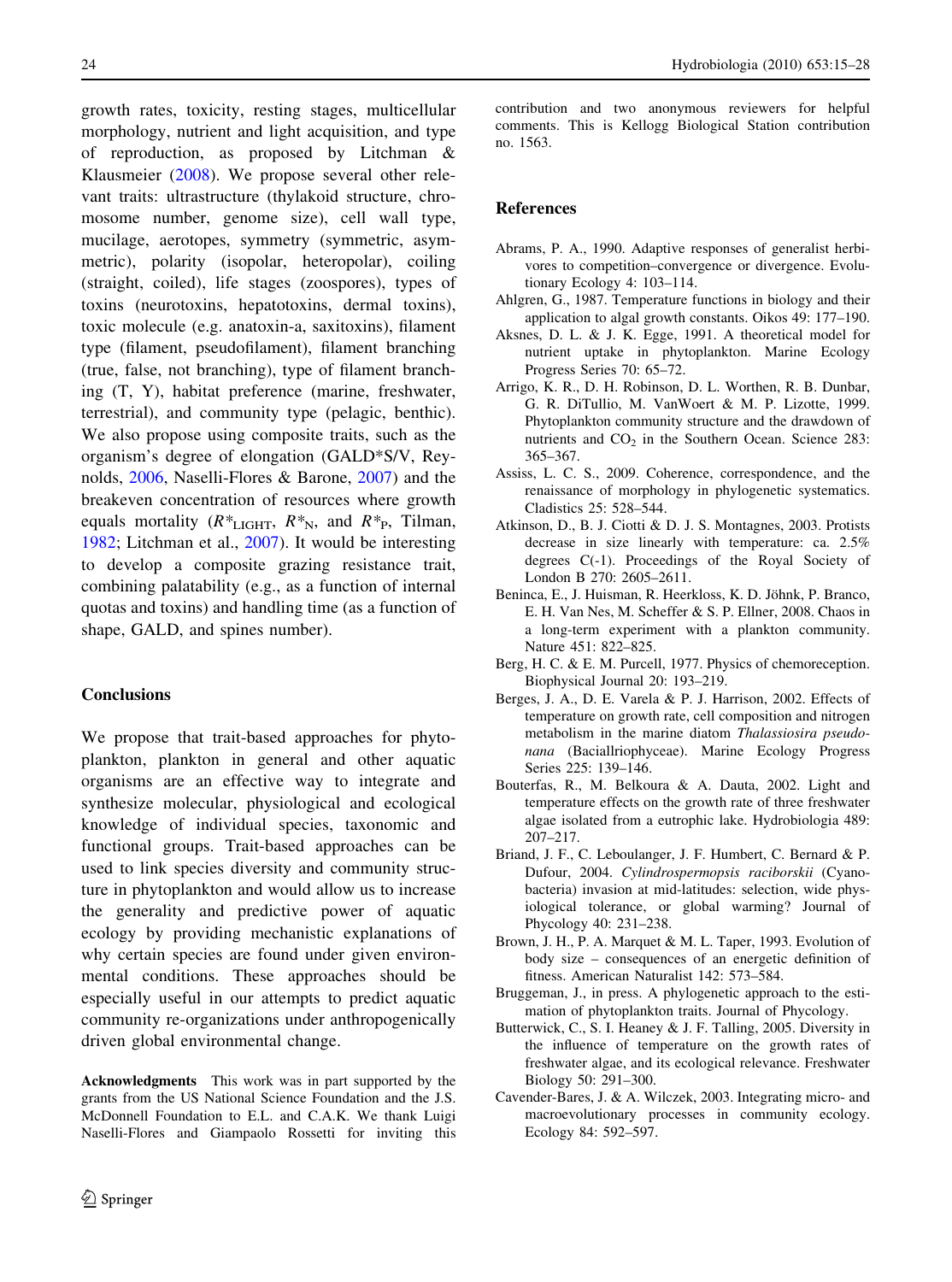- <span id="page-10-0"></span>Cavender-Bares, J., D. D. Ackerly, D. A. Baum & F. A. Bazzaz, 2004. Phylogenetic overdispersion in Floridian oak communities. American Naturalist 163: 823–843.
- Cavender-Bares, J., K. H. Kozak, P. V. A. Fine & S. W. Kembel, 2009. The merging of community ecology and phylogenetic biology. Ecology Letters 12: 693–715.
- Chisholm, S. W., 1992. Phytoplankton size. In Falkowski, P. G. & A. D. Woodhead (eds), Primary Productivity and Biogeochemical Cycles in the Sea. Plenum Press, New York: 213–237.
- Cho, S. H., S.-C. Ji, S. B. Hur, J. Bae, I.-S. Park & Y.-C. Song, 2007. Optimum temperature and salinity conditions for growth of green algae Chlorella ellipsoidea and Nannochloris oculata. Fisheries Science 73: 1050–1056.
- Dakos, V., E. Beninca, E. H. van Nes, C. J. M. Philippart, M. Scheffer & J. Huisman, 2009. Interannual variability in species composition explained as seasonally entrained chaos. Proceedings of the Royal Society B-Biological Sciences 276: 2871–2880.
- De Stasio, B. T., D. K. Hill, J. M. Kleinhans & N. P. Nibbelink, 1996. Potential effects of global climate change on small North-temperate lakes: physics, fish, and plankton. Limnology and Oceanography 41: 1136–1149.
- de Tezanos Pinto, P. & E. Litchman, 2010a. The interactive effects of N:P ratios and light on nitrogen-fixer abundance. Oikos 119: 567–575.
- de Tezanos Pinto, P. & E. Litchman, 2010b. Eco-physiological responses of nitrogen-fixing cyanobacteria to light. Hydrobiologia 639: 63–68.
- Diaz, S., J. G. Hodgson, K. Thompson, M. Cabido, J. H. C. Cornelissen, A. Jalili, G. Montserrat-Marti, J. P. Grime, F. Zarrinkamar, Y. Asri, S. R. Band, S. Basconcelo, P. Castro-Diez, G. Funes, B. Hamzehee, M. Khoshnevi, N. Perez-Harguindeguy, M. C. Perez-Rontome, F. A. Shirvany, F. Vendramini, S. Yazdani, R. Abbas-Azimi, A. Bogaard, S. Boustani, M. Charles, M. Dehghan, L. de Torres-Espuny, V. Falczuk, J. Guerrero-Campo, A. Hynd, G. Jones, E. Kowsary, F. Kazemi-Saeed, M. Maestro-Martinez, A. Romo-Diez, S. Shaw, B. Siavash, P. Villar-Salvador & M. R. Zak, 2004. The plant traits that drive ecosystems: evidence from three continents. Journal of Vegetation Science 15: 295–304.
- Elser, J. J., M. E. S. Bracken, E. E. Cleland, D. S. Gruner, W. S. Harpole, H. Hillebrand, J. T. Ngai, E. W. Seabloom, J. B. Shurin & J. E. Smith, 2007. Global analysis of nitrogen and phosphorus limitation of primary producers in freshwater, marine and terrestrial ecosystems. Ecology Letters 10: 1135–1142.
- Eppley, R. W., 1972. Temperature and phytoplankton growth in the sea. Fishery Bulletin National Oceanic and Atmospheric Administration 70: 1063–1085.
- Follows, M. J., S. Dutkiewicz, S. Grant & S. W. Chisholm, 2007. Emergent biogeography of microbial communities in a model ocean. Science 315: 1843–1846.
- Fox, J. W. & D. A. Vasseur, 2008. Character convergence under competition for nutritionally essential resources. American Naturalist 172: 667–680.
- Foy, R. H. & C. E. Gibson, 1993. The influence of irradiance, photoperiod and temperature on the growth kinetics of three planktonic diatoms. European Journal of Phycology 28: 203–212.
- Franks, P. J. S., 2002. NPZ models of plankton dynamics: their construction, coupling to physics, and application. Journal of Oceanography 58: 379–387.
- Gaedke, U., A. Seifried & R. Adrian, 2004. Biomass size spectra and plankton diversity in a shallow eutrophic lake. International Review of Hydrobiology 89: 1–20.
- Geritz, S. A. H., E. Kisdi, G. Meszena & J. A. J. Metz, 1998. Evolutionarily singular strategies and the adaptive growth and branching of the evolutionary tree. Evolutionary Ecology 12: 35–57.
- Grover, J. P., 1991. Resource competition in a variable environment: phytoplankton growing according to the variable-internal-stores model. American Naturalist 138: 811–835.
- Grover, J. P. & T. H. Chrzanowski, 2006. Seasonal dynamics of phytoplankton in two warm temperate reservoirs: association of taxonomic composition with temperature. Journal of Plankton Research 28: 1–17.
- Huisman, J., N. N. P. Thi, D. M. Karl & B. Sommeijer, 2006. Reduced mixing generates oscillations and chaos in the oceanic deep chlorophyll maximum. Nature 439: 322– 325.
- Hutchinson, G. E., 1959. Homage to Santa Rosalia or why are there so many kinds of animals. American Naturalist 93: 145–159.
- Ignatiades, L. & T. J. Smayda, 1970. Autecological studies on the marine diatom Rhizosolenia fragilissima Bergon. I. The influence of light, temperature, and salinity. Journal of Phycology 6: 332–339.
- Jöhnk, K. D., J. Huisman, J. Sharples, B. Sommeijer, P. M. Visser & J. M. Stroom, 2008. Summer heatwaves promote blooms of harmful cyanobacteria. Global Change Biology 14: 495–512.
- Karentz, D. & T. J. Smayda, 1984. Temperature and seasonal occurrence patterns of 30 dominant phytoplankton species in Narragansett Bay over a 22-year period (1959–1980). Marine Ecology-Progress Series 18: 277–293.
- Karp-Boss, L., E. Boss & P. A. Jumars, 1996. Nutrient fluxes to planktonic osmotrophs in the presence of fluid motion. Oceanography and Marine Biology 34: 71–107.
- Kenesi, G., H. M. Shafik, A. W. Kovacs, S. Herodek & M. Presing, 2009. Effect of nitrogen forms on growth, cell composition and N-2 fixation of Cylindrospermopsis raciborskii in phosphorus-limited chemostat cultures. Hydrobiologia 623: 91–202.
- Kirk, J. T. O., 1994. Light and Photosynthesis in Aquatic Ecosystems. Cambridge University Press, Cambridge: 509.
- Komárek, J. & J. Ruzicka, 1969. Effect of temperature on the growth and variability of Scenedesmus quadricauda (Turp.) BrÈb. In Fott, B. (ed.), Studies in Phycology. Academia, Prague: 262–292.
- Kruk, C., V. L. M. Huszar, E. Peeters, S. Bonilla, L. Costa, M. Lurling, C. S. Reynolds & M. Scheffer, 2010. A morphological classification capturing functional variation in phytoplankton. Freshwater Biology 55: 614–627.
- Lavorel, S. & E. Garnier, 2002. Predicting changes in community composition and ecosystem functioning from plant traits: revisiting the Holy Grail. Functional Ecology 16: 545–556.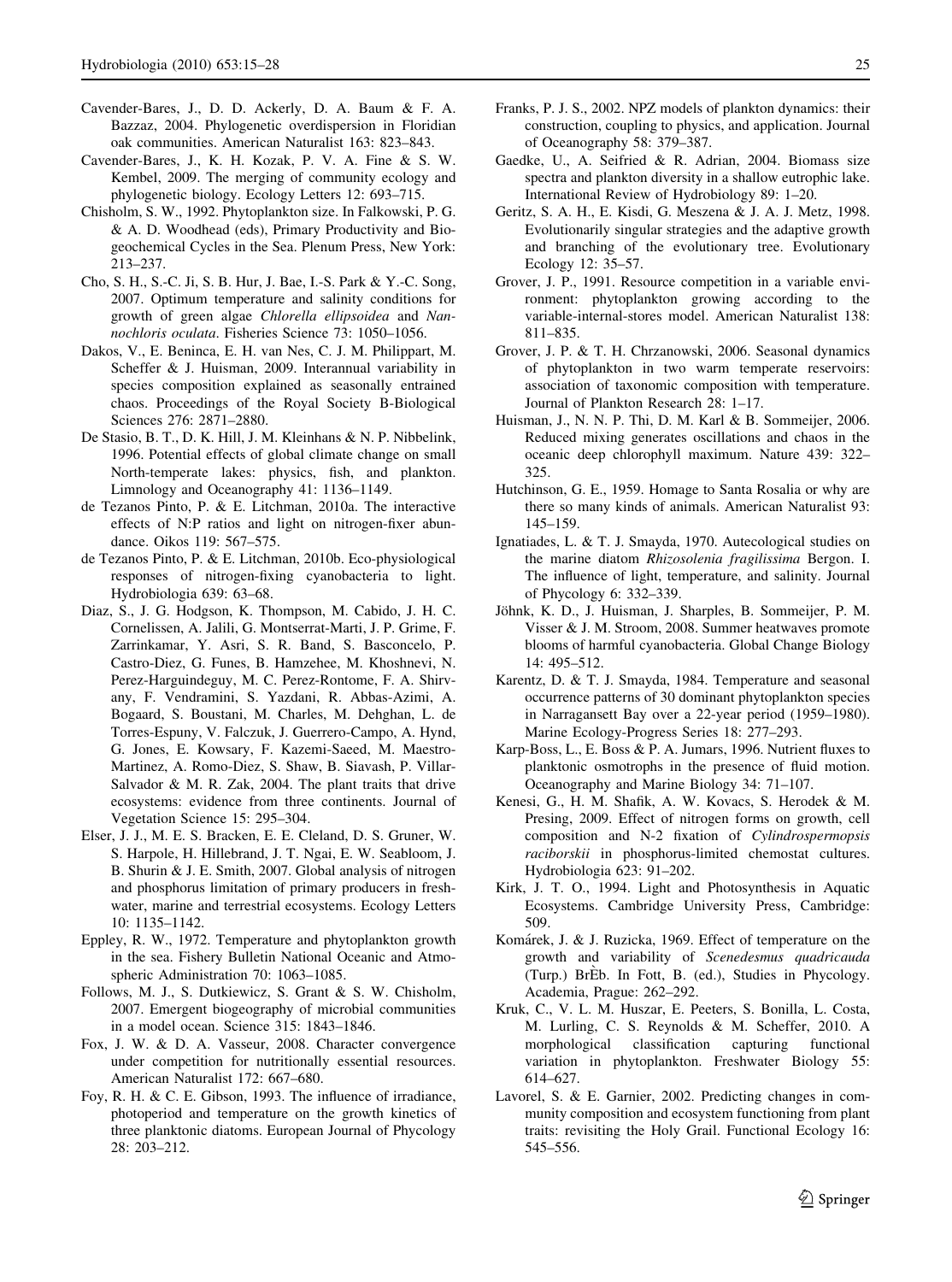- <span id="page-11-0"></span>Le Quéré, C., S. P. Harrison, I. C. Prentice, E. T. Buitenhuis, O. Aumont, L. Bopp, H. Claustre, L. C. Da Cunha, R. Geider, X. Giraud, C. Klaas, K. E. Kohfeld, L. Legendre, M. Manizza, T. Platt, R. B. Rivkin, S. Sathyendranath, J. Uitz, A. J. Watson & D. Wolf-Gladrow, 2005. Ecosystem dynamics based on plankton functional types for global ocean biogeochemistry models. Global Change Biology 11: 2016–2040.
- Leibold, M. A., 1996. A graphical model of keystone predators in food webs: trophic regulation of abundance, incidence, and diversity patterns in communities. American Naturalist 147: 784–812.
- Lewis, L. A. & P. O. Lewis, 2005. Unearthing the molecular phylodiversity of desert soil green algae (Chlorophyta). Systematic Biology 54: 936–947.
- Lewis, W. M., 1978. Dynamics and succession of the phytoplankton in a tropical Lake: Lake Lanao, Philippines. Journal of Ecology 66: 849–880.
- Litchman, E., 2003. Competition and coexistence of phytoplankton under fluctuating light: experiments with two cyanobacteria. Aquatic Microbial Ecology 31: 241–248.
- Litchman, E. & C. A. Klausmeier, 2001. Competition of phytoplankton under fluctuating light. American Naturalist 157: 170–187.
- Litchman, E. & C. A. Klausmeier, 2008. Trait-based community ecology of phytoplankton. Annual Review of Ecology, Evolution, and Systematics 39: 615–639.
- Litchman, E., C. A. Klausmeier, J. R. Miller, O. M. Schofield & P. G. Falkowski, 2006. Multi-nutrient, multi-group model of present and future oceanic phytoplankton communities. Biogeosciences 3: 585–606.
- Litchman, E., C. A. Klausmeier, O. M. Schofield & P. G. Falkowski, 2007. The role of functional traits and tradeoffs in structuring phytoplankton communities: scaling from cellular to ecosystem level. Ecology Letters 10: 1170–1181.
- Litchman, E., C. A. Klausmeier & K. Yoshiyama, 2009. Contrasting size evolution in marine and freshwater diatoms. Proceedings of the National Academy of Sciences of the United States of America 106: 2665–2670.
- Maddux, W. S. & R. F. Jones, 1964. Some interactions of temperature, light intensity, and nutrient concentration during the continuous culture of Nitzschia closterium and Tetraselmis sp. Limnology and Oceanography 9: 79–86.
- Magnuson, J. J., K. E. Webster, R. A. Assel, C. J. Bowser, P. J. Dillon, J. G. Eaton, H. E. Evans, E. J. Fee, R. I. Hall, L. R. Mortsch, D. W. Schindler & F. H. Quinn, 1997. Potential effects of climate changes on aquatic systems: Laurentian Great Lakes and Precambrian Shield Region. Hydrological Processes 11: 825–871.
- Marba, N., C. M. Duarte & S. Agusti, 2007. Allometric scaling of plant life history. Proceedings of the National Academy of Sciences of the United States of America 104: 15777– 15780.
- Margalef, R., 1978. Life forms of phytoplankton as survival alternatives in an unstable environment. Oceanologica Acta 1: 493–509.
- Martin, A. P., 2002. Phylogenetic approaches for describing and comparing the diversity of microbial communities. Applied Environmental Microbiology 68: 3673–3682.
- McGill, B. J., B. J. Enquist, E. Weiher & M. Westoby, 2006. Rebuilding community ecology from functional traits. Trends in Ecology & Evolution 21: 178–185.
- Merico, A., J. Bruggeman & K. Wirtz, 2009. A trait-based approach for downscaling complexity in plankton ecosystem models. Ecological Modelling 220: 3001–3010.
- Montagnes, D. J. S. & D. J. Franklin, 2001. Effect of temperature on diatom volume, growth rate, and carbon and nitrogen content: reconsidering some paradigms. Limnology and Oceanography 46: 2008–2018.
- Montagnes, D. J. S., G. Morgan, J. E. Bissinger, D. Atkinson & T. Weisse, 2008. Short-term temperature change may impact freshwater carbon flux: a microbial perspective. Global Change Biology 14: 2823–2838.
- Munk, W. H. & G. A. Riley, 1952. Absorption of nutrients by aquatic plants. Journal of Marine Research 11: 215–240.
- Naselli-Flores, L. & R. Barone, 2007. Pluriannual morphological variability of phytoplankton in a highly productive Mediterranean reservoir (Lake Arancio, Southwestern Sicily). Hydrobiologia 578: 87–95.
- Naselli-Flores, L., J. Padisak & M. Albay, 2007. Shape and size in phytoplankton ecology: do they matter? Hydrobiologia 578: 157–161.
- Noges, T., R. Laugaste, P. Noges & I. Tonno, 2008. Critical N:P ratio for cyanobacteria and N-2-fixing species in the large shallow temperate lakes Peipsi and Vortsjarv, North-East Europe. Hydrobiologia 599: 77–86.
- Norberg, J., D. P. Swaney, J. Dushoff, J. Lin, R. Casagrandi & S. A. Levin, 2001. Phenotypic diversity and ecosystem functioning in changing environments: a theoretical framework. Proceedings of the National Academy of Sciences of the United States of America 98: 11376– 11381.
- Novak, J. T. & D. E. Brune, 1985. Inorganic carbon limited growth kinetics of some freshwater algae. Water Research 19: 215–225.
- O'Farrell, I., P. de Tezanos Pinto & I. Izaguirre, 2007. Phytoplankton morphological response to the underwater light condition in a vegetated wetland. Hydrobiologia 578: 65– 77.
- Paerl, H. W. & J. Huisman, 2009. Climate change: a catalyst for global expansion of harmful cyanobacterial blooms. Environmental Microbiology Reports 1: 27–37.
- Pahlow, M., U. Riebesell & D. A. Wolf-Gladrow, 1997. Impact of cell shape and chain formation on nutrient acquisition by marine diatoms. Limnology and Oceanography 42: 1660–1672.
- Pasciak, W. J. & J. Gavis, 1974. Transport limitation of nutrient uptake in phytoplankton. Limnology and Oceanography 19: 881–889.
- Petchey, O. L. & K. J. Gaston, 2007. Dendrograms and measuring functional diversity. Oikos 116: 1422–1426.
- Peters, R. H., 1983. The Ecological Implications of Body Size. Cambridge University Press, Cambridge: 329.
- Platt, T. & K. Denman, 1978. The structure of pelagic marine ecosystems. Rapports et Proces-Verbaux des Reunions, Conseil International pour L'Exploration scientifique de la Mer Medeterranee 173: 60–65.
- Reynolds, C. S., 1984. The Ecology of Freshwater Phytoplankton. Cambridge University Press, Cambridge.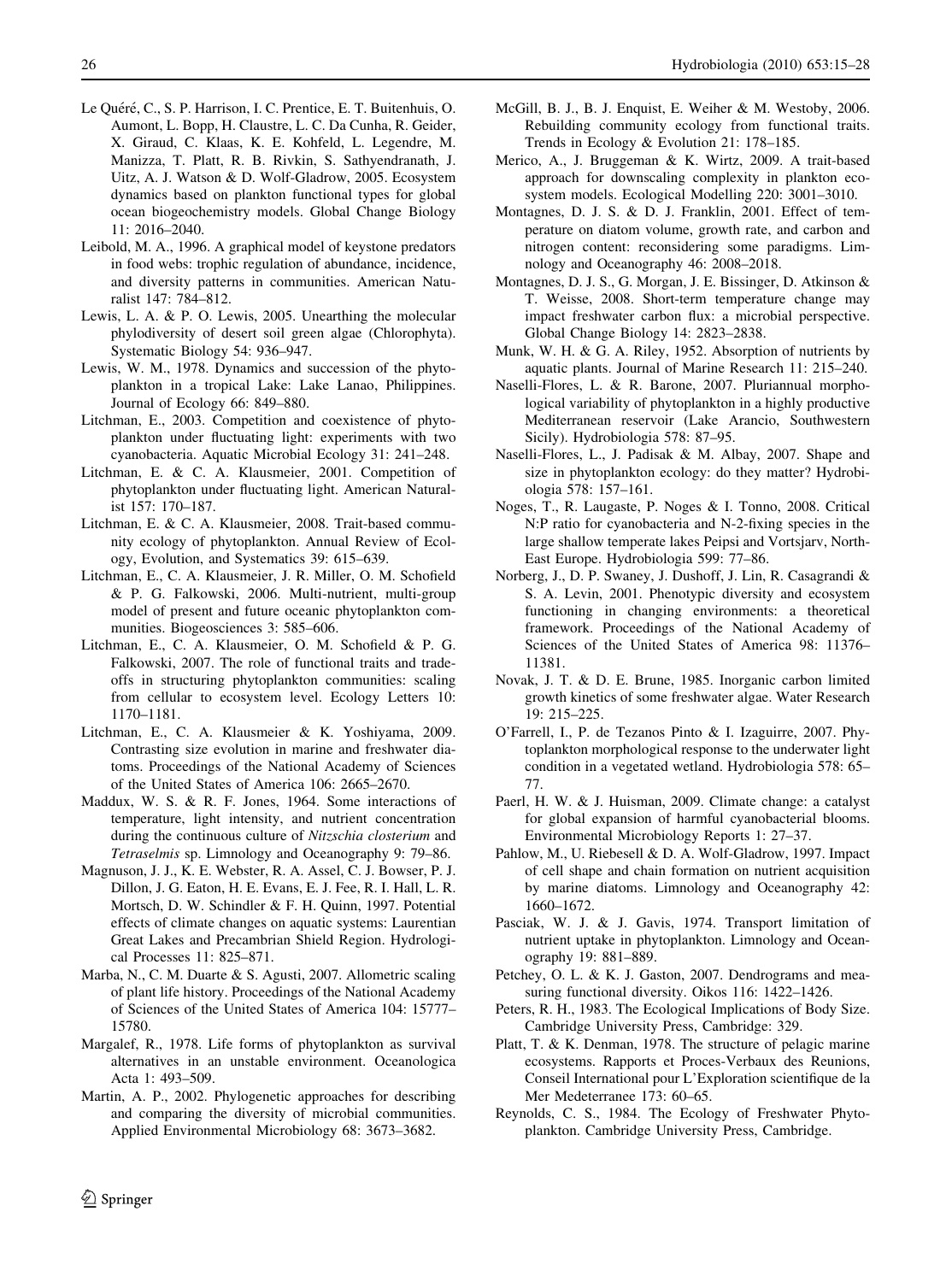- <span id="page-12-0"></span>Reynolds, C. S., 1988. Functional morphology and the adaptive strategies of freshwater phytoplankton. In Sandgren, C. D. (ed.), Growth and Reproductive Strategies of Freshwater Phytoplankton. Cambridge University Press, Cambridge: 388–433.
- Reynolds, C. S., 2006. The Ecology of Phytoplankton. Cambridge University Press, Cambridge: 550.
- Reynolds, C. S., V. Huszar, C. Kruk, L. Naselli-Flores & S. Melo, 2002. Towards a functional classification of the freshwater phytoplankton. Journal of Plankton Research 24: 417–428.
- Richardson, T. L., C. E. Gibson & S. I. Heaney, 2000. Temperature, growth and seasonal succession of phytoplankton in Lake Baikal, Siberia. Freshwater Biology 44: 431– 440.
- Robarts, R. D. & T. Zohary, 1987. Temperature effects on photosynthetic capacity, respiration, and growth rates of bloom-forming cyanobacteria. New Zealand Journal of Marine and Freshwater Research 21: 391–399.
- Rojo, C., 1998. Differential attributes of phytoplankton across the trophic gradient: a conceptual landscape with gaps. Hydrobiologia 368(370): 1–9.
- Savage, V. M., C. T. Webb & J. Norberg, 2007. A general multi-trait-based framework for studying the effects of biodiversity on ecosystem functioning. Journal of Theoretical Biology 247: 213–229.
- Schwaderer, A. S., K. Yoshiyama, P. de Tezanos Pinto, N. G. Swenson, C. A. Klausmeier & E. Litchman, submitted. Ecoevolutionary patterns in light utilization traits and distribution of phytoplankton. Limnology and Oceanography.
- Senft II, W. H., R. A. Hunchberger & K. E. Roberts, 1981. Temperature dependence of growth and phosphorus uptake in two species of Volvox (Volvocales, Chlorophyta). Journal of Phycology 17: 323–329.
- Smetacek, V., 2001. A watery arms race. Nature 411: 745.
- Sommer, U., 1984. The paradox of the plankton: fluctuations of phosphorus availability maintain diversity of phytoplankton in flow-through cultures. Limnology and Oceanography 29: 633–636.
- Sommer, U., 1988. Growth and survival strategies of planktonic diatoms. In Sandgren, C. D. (ed.), Growth and Reproductive Strategies of Freshwater Phytoplankton. Cambridge University Press, Cambridge: 227–259.
- Sommer, U., Z. M. Gliwicz, W. Lampert & A. Duncan, 1986. The PEG-model of seasonal succession of planktonic events in fresh waters. Archiv für Hydrobiologie 106: 433–471.
- Sosik, H. M. & B. G. Mitchell, 1994. Effects of temperature on growth, light absorption, and quantum yield in Dunaliella tertiolecta (Chlorophyceae). Journal of Phycology 30: 833–840.
- Stolte, W. & R. Riegman, 1996. A model approach for sizeselective competition of marine phytoplankton for fluctuating nitrate and ammonium. Journal of Phycology 32: 732–740.
- Stomp, M., J. Huisman, F. de Jongh, A. J. Veraart, D. Gerla, M. Rijkeboer, B. W. Ibelings, U. I. A. Wollenzien & L. J. Stal, 2004. Adaptive divergence in pigment composition promotes phytoplankton biodiversity. Nature 432: 104–107.
- Sunda, W. G., E. Graneli & C. J. Gobler, 2006. Positive feedback and the development and persistence of

ecosystem disruptive algal blooms. Journal of Phycology 42: 963–974.

- Suzuki, Y. & M. Takahashi, 1995. Growth responses of several diatom species isolated from various environments to temperature. Journal of Phycology 31: 880–888.
- Thingstad, T. F., L. Ovreas, J. K. Egge, T. Lovdal & M. Heldal, 2005. Use of non-limiting substrates to increase size; a generic strategy to simultaneously optimize uptake and minimize predation in pelagic osmotrophs? Ecology Letters 8: 675–682.
- Tilman, D., 1982. Resource Competition and Community Structure. Princeton University Press, Princeton, NJ.
- Webb, C. O., D. D. Ackerly, M. A. McPeek & M. J. Donoghue, 2002. Phylogenies and community ecology. Annual Review of Ecology and Systematics 33: 475–505.
- Weithoff, G., 2003. The concepts of 'plant functional types' and 'functional diversity' in lake phytoplankton – a new understanding of phytoplankton ecology? Freshwater Biology 48: 1669–1675.
- Westoby, M. & I. J. Wright, 2006. Land-plant ecology on the basis of functional traits. Trends in Ecology & Evolution 21: 261–268.
- Weyhenmeyer, G. A., E. Jeppesen, R. Adrian, L. Arvola, T. Blenckner, T. Jankowski, E. Jennings, P. Noges, T. Noges & D. Straile, 2007. Nitrate-depleted conditions on the increase in shallow northern European lakes. Limnology and Oceanography 52: 1346–1353.
- Yoshiyama, K. & C. A. Klausmeier, 2008. Optimal cell size for resource uptake in fluid: a new facet of resource competition. American Naturalist 171: 59–70.
- Yoshiyama, K., J. P. Mellard, E. Litchman & C. A. Klausmeier, 2009. Phytoplankton competition for nutrients and light in a stratified water column. American Naturalist 174: 190–203.
- Zargar, S., K. Krishnamurthi, S. Saravanadevi, T. K. Ghosh & T. Chakrabarti, 2006. Temperature-induced stress on growth and expression of Hsp in freshwater alga Scenedesmus quadricauda. Biomedical and Environmental Sciences 19: 414–421.

# Author Biographies



Elena Litchman is an associate professor at the Kellogg Biological Station, Michigan State University. She received her undergraduate degree from Moscow State University in Russia and PhD from University of Minnesota. Her research interests are ecology and evolution of freshwater and marine phytoplankton and aquatic ecosystem responses to global environmental change. She

uses experiments, field studies and mathematical models to investigate how abiotic factors and biotic interactions jointly determine phytoplankton community structure.